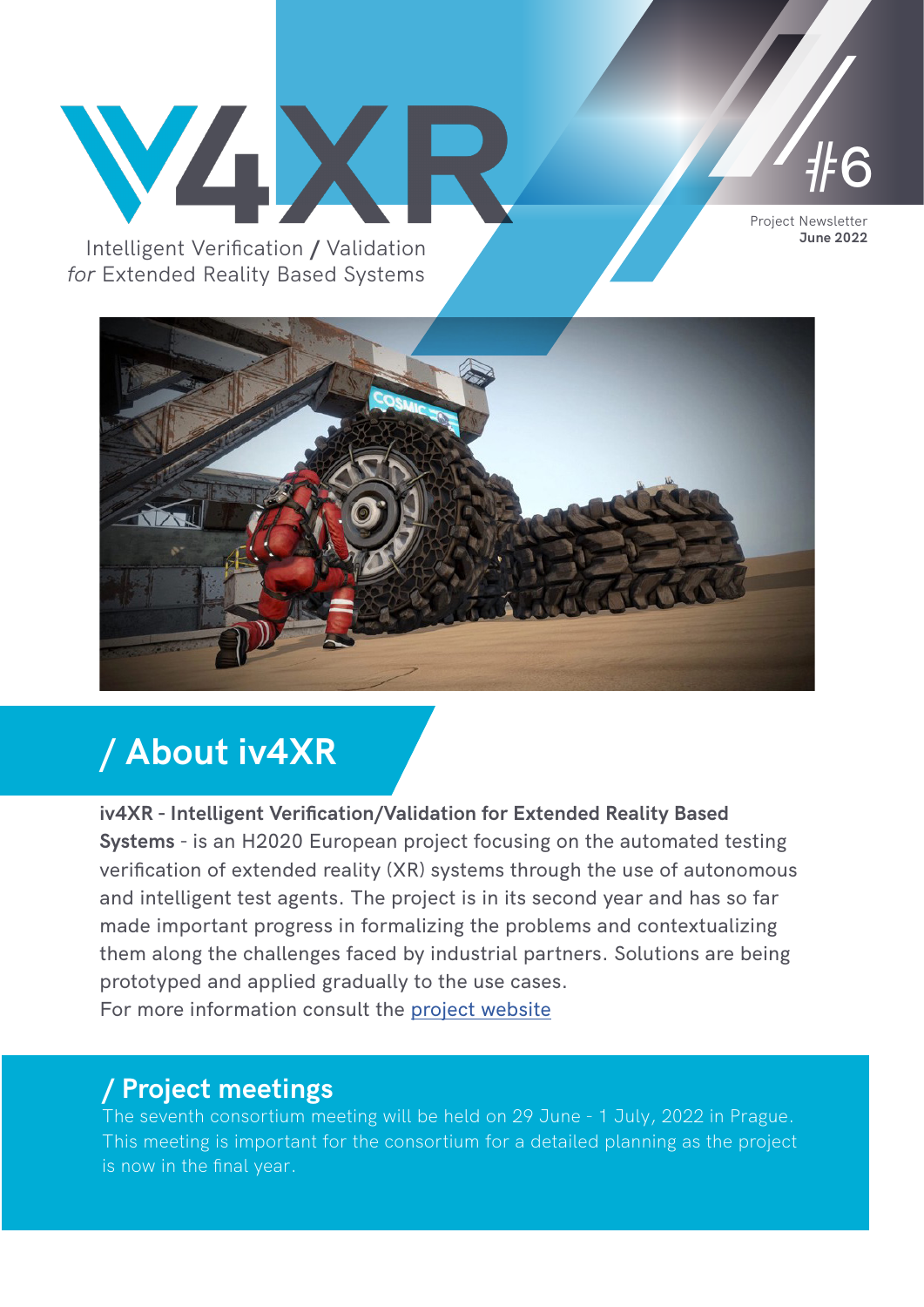# **/ Workshop : The future of XR: Current ecosystem and upcoming opportunities**



iv4XR project and the ARETE project have organized ecosystem and upcoming opportunities on 11 May, 2022. During the workshop, iv4XR and ARETE presents the main results obtained so far. After that, several european projects investigating around XR were CHARITY, ARtwin, Prime-VR2, AR4CUP, BRAINSIGNS/MINDTOOTH, HOLOGRAM and VAM realities. After the presentation of current results, a round table was performed to discuss about the technologies for XR validation, the skills needed for XR adoption by the general public, and the challenges to the sustainability of research project results. The workshop was a successful event to share, learn, and discuss about the ongoing research, findings and results of various EU projects in the filed of XR and an wonderful opportunity for future collaborations.

SOFTWARE TESTING, VERIFICATION AND RELLABILITY<br>Sighs: Test. Forif. Reliab. 2021;31:41771<br>Published online in Wiley Online Library (wileyonlinelibrary.com ...<br>et. DOE: 10.1002/ww.1771 SPECIAL ISSUE PAPER

TESTAR - scriptless testing through graphical user interface Tanja E. J. Vos<sup>1,2,4,†</sup>  $\bullet$ , Pekka Aho<sup>1</sup>, Fernando Pastor Ricos<sup>2</sup>, Olivia Rodríguez-Valdes<sup>1</sup> and Ad Mulders<sup>1</sup> .<br>1844 Faculteit, Open Universiteit, Heerlen, The Netherlands<br>26 de Jeventigación PROS, Universidad Politécnica de Falencia, Salencia, Sp

CURRANT hical user interfi<br>ues. We propos<br>tutt tool. This p complementing scripted<br>er gives a comprehensis<br>research. With this paper<br>esting-related research a

# **/ Publications**

We have so far managed to formulate the initial ideas and proposal of iv4XR and present them in various venues to get early feedback from the community.

Here are some of these articles recently published:

- State Model Inference Through the GUI Using Run-Time Test Generation @RCIS'2022
- Scriptless Testing for Extended Reality Systems @ RCIS'2021

For details, check out our:

website: [https://iv4xr-project.eu/publications/]( https://iv4xr-project.eu/publications/  )  Zenodo: [https://zenodo.org/communities/iv4xr-project/](https://zenodo.org/communities/iv4xr-project/ ) 

# **/ White paper**

A white paper titled "The iv4XR solution — exploitation and valorisation opportunities and corresponding business models" is published where we report on commercial exploitation routes and business benefits that may be exploited by prospect companies developing XR systems. Read the white paper [here](https://medium.com/@marta.couto_91827/the-iv4xr-solution-exploitation-and-valorisation-opportunities-and-corresponding-business-models-eee16f79dfad).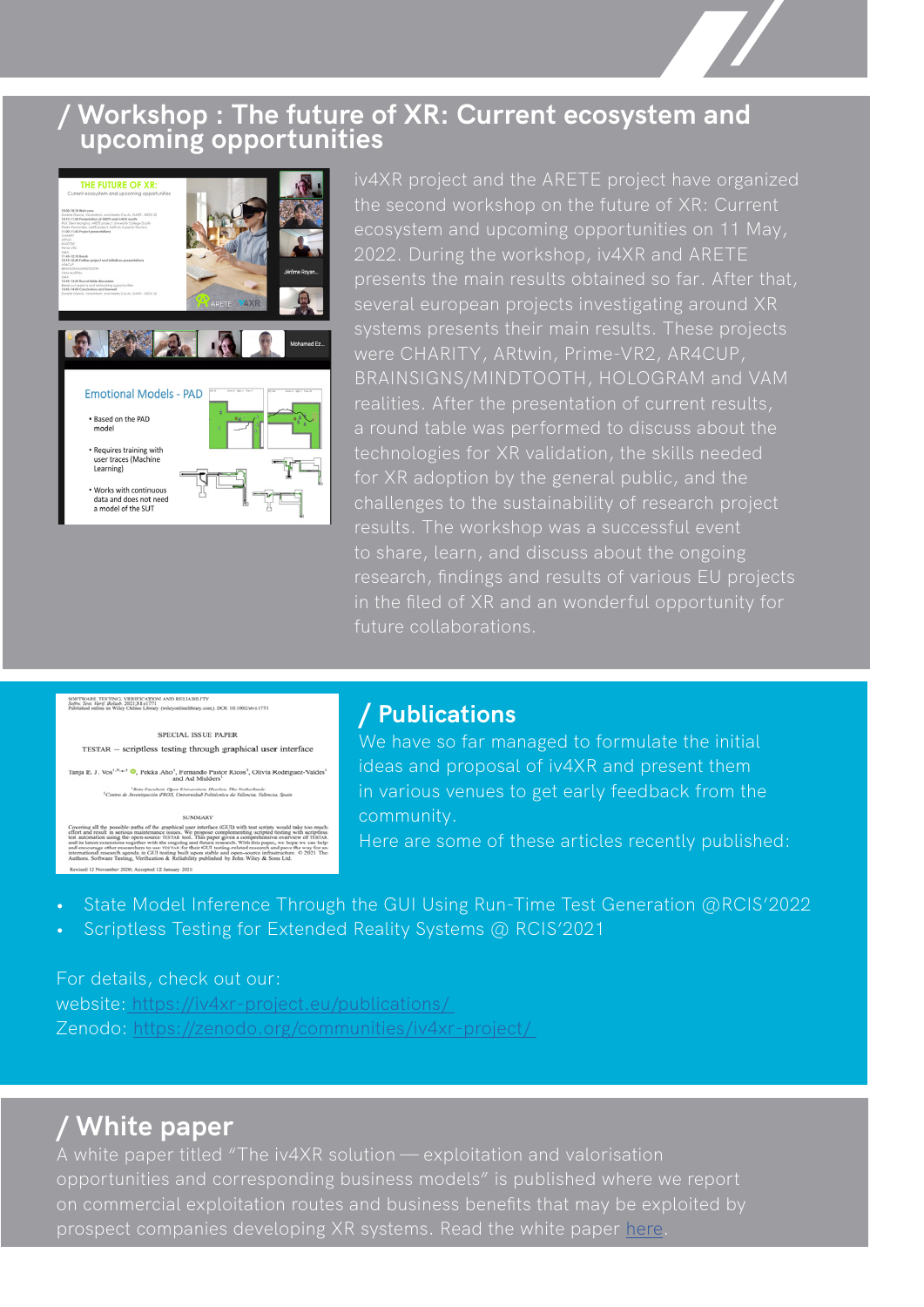# **/ Ongoing work**

#### **TESTAR at iv4XR**

TESTAR is a tool that implements a scriptless approach for completely automated test generation for event-based Systems Under Test (SUT). Once the tool has sufficient information about the characteristics of the states of the SUT and what actions or events the SUT expects in a specific state, it can test the SUT fully automatically, without the use of programmed scripts. This is due to the agents that implement various action selection mechanisms and test oracles. The underlying principles are very simple: generate test sequences of (state,action)-pairs by starting up the SUT in its initial state and continuously selecting an action to bring the SUT into another state.

An integration has already been developed with the iv4xr Framework for LabRecruits and Space Engineers games, which allows the TESTAR tool to extract XR entities information, create an observable state that contains the properties of existing virtual entities and an additional navigable state that contains which were the reachable entities of the agent with the intention to execute more intelligent navigate-to-entity actions. Due to the complexity of the Space Engineers game, FBK and UPV are researching on how to measure coverage for this game.

TESTAR prioritizes the exploration of the iv4XR systems by navigating to unexplored positions to discover the reachable entities. In order to speed up the exploration process, we are investigating the implementation of a distributed architecture to execute multiple instances of TESTAR that use the state model as a central knowledge database. Currently, we have implemented and tested the first version of a distributed approach to apply TESTAR to web applications. We will continue this research applying this implementation to XR systems, such as LabRecruits and SE systems.

**[https://github.com/iv4xr-project/TESTAR\\_iv4xr](https://github.com/iv4xr-project/TESTAR_iv4xr)**

#### **Model-based testing**

One of the lines being pursued in iv4XR is the use of models to capture the desired behavior of the system under test (e.g., a game) in order to apply testing techniques based on the model. We are currently exploring the use of extended finite state machines (EFSMs) to capture an abstraction of the desired SUT behavior and search-based algorithms are used to derive abstract tests from the model, which are then concretized into action sequences that are executed on the game under test. Prototypical implementation of the tool is now available in the project Github repository, The prototype also includes EFSM models of scenarios from LabRecruits.

**<https://github.com/iv4xr-project/iv4xr-mbt>**

#### **Multi-agent testing**

Many XR systems allow the simultaneous interaction of multiple users in the same environment. This implies the need to verify the correct interaction of multiple users, since they can influence each other.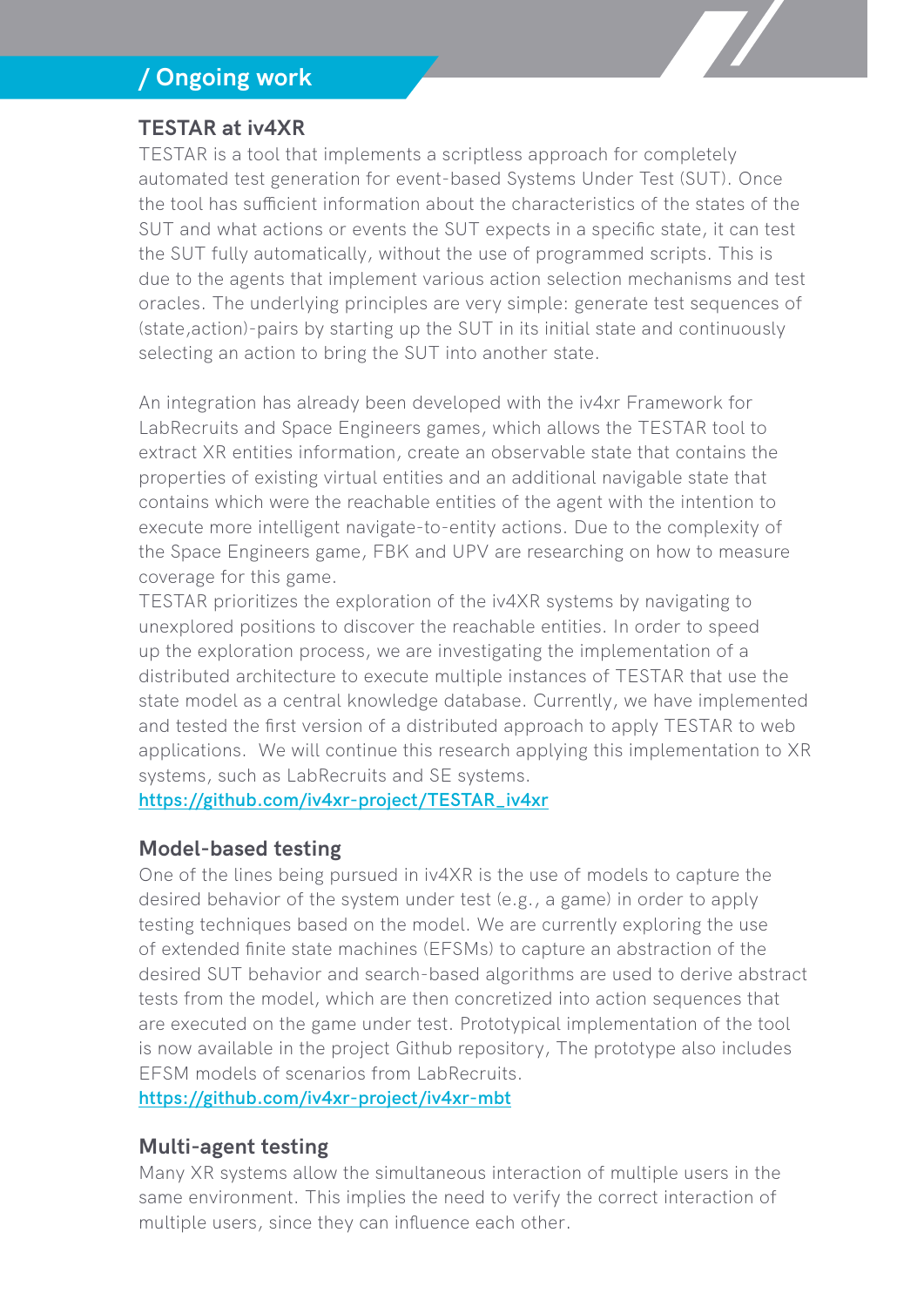Various activities are ongoing focusing on extending the iv4XR framework to allow the communication of multiple agents in runtime concentrating on the following two objectives : (1) allow the definition of test cases that involve simultaneous interactions, collaboration or confrontation of multiple agents, and (2) improve entity-search and exploration performance by coordinating a group of agents to achieve a common goal.

#### **Reinforcement Learning**

For different aspects of the project, we are exploring the application of reinforcement learning (RL). In particular, we are exploring RL for:

• Testing the system under test (SUT) to achieve the exploration of different aspects of the behavior of the SUT (WorkPackage 3) **>**Different Reinforcement Learning strategies are being investigated. We have implemented five different algorithms for the reward calculation in TESTAR, which consist on rewarding the actions that have not been executed a lot, rewarding the state changes, rewarding the changes in the widget tree, rewarding the changes on images by comparing pixels, and reward image changes by comparing similarity matrices. We are focusing on using these rewards in TESTAR in order to improve the exploration of XR systems. The first version of the RL framework has been implemented. We tested this version with small applications. Results indicate that with rewarding algorithms the coverage is reached faster than random action selection mechanisms. Complexity of big systems impede the straightforward application of the RL framework. We continue applying and improving the RL framework with big systems to obtain evidence of the coverage exploration. After the proper evaluation of the rewards with big systems, the framework will be tested with XR systems.

> **>**We are focusing on defining a generic approach for dealing with coverage using RL solutions. In particular, we intend to use RL solutions for automated play testing for iv4XR pilots with the a im of maximizing functional coverage. Use of RL solutions in this complex scenario is challenging. Work going on towards: 1) define reasonable metrics for measuring coverage that is applicable to all the use cases we have in the project, and 2) develop test generation strategies that increase the coverage obtained from the tests.

**>** One of the pilots of iv4XR framework is the verification of the defense strategy of a critical infrastructure against an infiltration. In such a scenario, Deep RL approaches are being investigated to aid the adversarial testing where the testing agents try to defeat the defense strategy of a nuclear plant infrastructure. In this context Diversity RL is used with the aim of providing coverage. The main idea is to use a DRL solver to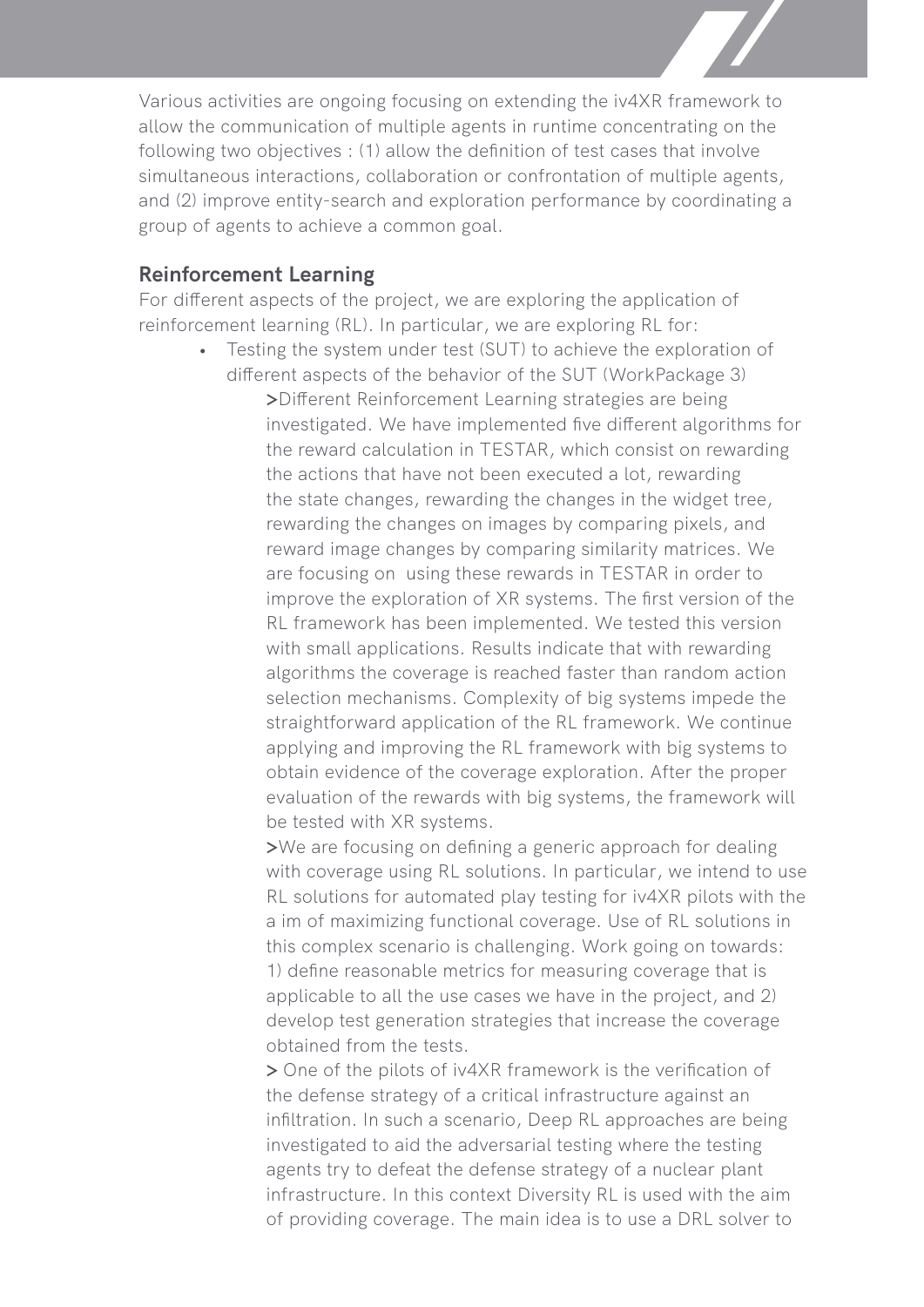achieve behavioral coverage. Whereas in a classic RL training setup a single control policy is learned that fulfills the goal, Diversity RL allows the learning of a set of diverse and successful policies to fulfill the goal. In this pilot focusing on the defense mechanism of a critical infrastructure, Diversity RL allows to obtain different intrusion strategies due to different flaws of the defense strategy, that can thus be corrected by the SUT user.

• Exploring different behavioral aspects and dimensions of the affective perspective related to XR based systems. This includes, but not limited to, exploring collaborative behaviors among test agents (WorkPackage 4)

#### **Augmented Reality Testing**

Taking as a reference the Google ARCore project, capable of creating Augmented Reality experiences, we want to implement tests that evaluate properties such as the position and size of AR objects in AR environments. We are starting the research in this line by adding Record and Playback functionalities in order to allow to record an AR session and run tests directly on the recording.

#### **Automated UX testing**

The project is exploring the use of agents endowed with affective and cognitive models to automatically assess User eXperience (UX). The objective is to develop socio-emotional test agents (SETAs) to aid the systematic assessment of user experience of XR systems while minimizing the manual effort. We aim to create a toolset that allows developers to chose the UX metrics that are more relevant for their product and we are currently developing a framework for automated testing of user experience that integrates the work we have been developing.

We have work on emotional and cognitive models, automatic assessment of a game level difficulty, narrative paths (for interactive stories) and personas (agents that simulate the behaviour and preferences of different types of player during gameplay).

#### **Integration of use cases**

There are three pilots which are in the phase of full integration with the iv4XR testing framework. Full integration concentrates on a "feature complete" version of the interfaces so that the developer of a test agent has access to all of the functionality and internal information required in order to test the salient features of pilots. In the intermediate integration, the Space Engineers pilot, there is support for observing the world as well as making basic movements. For the full integration, the functionality of the interface has been expanded so that agent developers are able to access mutable and static properties of any block in the game. The welding/grinding usecase is also extended towards verifying the textures used. The academic consortium partners have been making use of the interface for their experiments and have been constructing agents to interact with SE. This has been a way to generate feedback for the